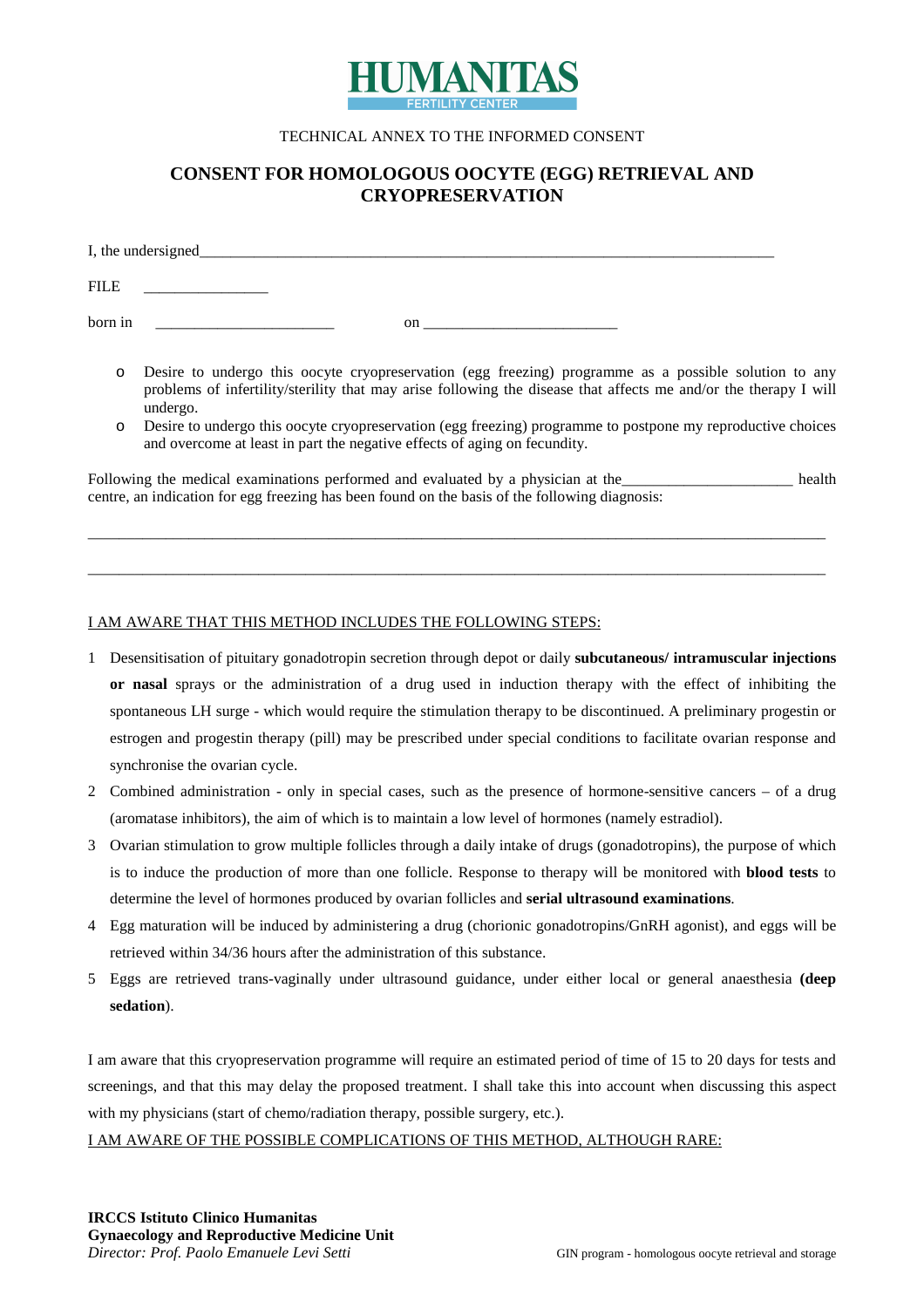# HUMANITAS

- 1. Increased size of ovaries according to varying degrees of ovarian hyperstimulation, which may lead to swelling of the abdomen and abnormal blood values, requiring hospitalisation in the most severe cases (<1 % of cases in centres with greater experience in the field); in extreme cases, it can cause permanent damage (kidney failure, thrombosis or embolism), and death..
- 2. Complications associated with anaesthesia and surgical egg removal (< 0.2% of cases in centres with greater experience in the field).
- 3. Uterine/ovarian infections (< 0.1% of cases in centres with greater experience in the field).

# I AM AWARE OF THE FOLLOWING ISSUES:

- 1. The induction therapy causes endogenous estrogen and progesterone levels to rise, for approximately 15 to 30 days, as in the early stages of pregnancy. Studies to date have not demonstrated increased risk of cancer associated with the use of these drugs. However, it is known that in the presence of hormone-sensitive cancer a slight increase in tumour growth potential may be reported during the period of intake. This condition should be carefully considered, especially when the indication for egg retrieval and freezing is the presence of breast cancer .
- 2. If response to ovarian stimulation is thought to be inadequate in some way, the cycle may be discontinued at any time.
- 3. Even when monitored parameters are normal, there is a possibility that no egg will be retrieved.
- 4. Maternal age affects the final outcome. The chances of pregnancy are closely related to the number of successfully preserved eggs and to the patient's age at the time of retrieval.
- 5. At the present state of knowledge, this method is still considered experimental in many countries (including the US).
- 6. Survival rates for frozen eggs cannot be predicted and may range from 0 to 100%. I have been informed that only some of the eggs may be used (metaphase II). I have also been made aware that an ICSI procedure will be required to fertilise the eggs that survived the thawing (a micro-injection of sperm in the egg cytoplasm), using the semen of my future partner.
- 7. At the current state of knowledge, chances of successful egg fertilisation, division and implantation have only been calculated on the basis of trials with small groups of patients, and the various Fertility Centres have obtained inconsistent results.
- 8. As of today, no increase has been reported in congenital and developmental defects in pregnancies induced with frozen eggs. We have however been informed that the number of babies born with this technique is still too small to draw any significant conclusion (a few thousand babies, according to data available as of September 2011).

# I AM ALSO AWARE THAT:

- 1. Requests for cryopreservation of female gametes are strictly confidential.
- 2. Eggs will be preserved for 12 months, at the end of which this agreement will have to be renewed.
- 3. Requests to collect frozen gametes can be made exclusively by the person who signed this consent, who shall also collect them in person.
- 4. The patient must inform the Centre of any change of address or telephone number. Failure to comply with this requirement may make our Centre unable to contact you, while your gametes may be destroyed if you fail to renew the agreement in time.
- 5. The patient authorises the Centre to destroy her gametes in the event of death.
- 6. Eggs can be preserved and used for reproductive purposes until the patient turns 50.
- 7. The patient has the right to have her frozen eggs moved to another centre, after making an official request and notifying our Health Department. Transport will be organised and the relevant costs shall be borne by the patient.
- 8. I have received a detailed breakdown of all costs associated with the procedure and the continuation of cryopreservation, and I am also aware that there may be changes in the future as a result of amendments in the Regional and National legislation, which do not yet provide specific rules on the reimbursement of costs associated with egg retrieval, freezing, or prescribed medications.